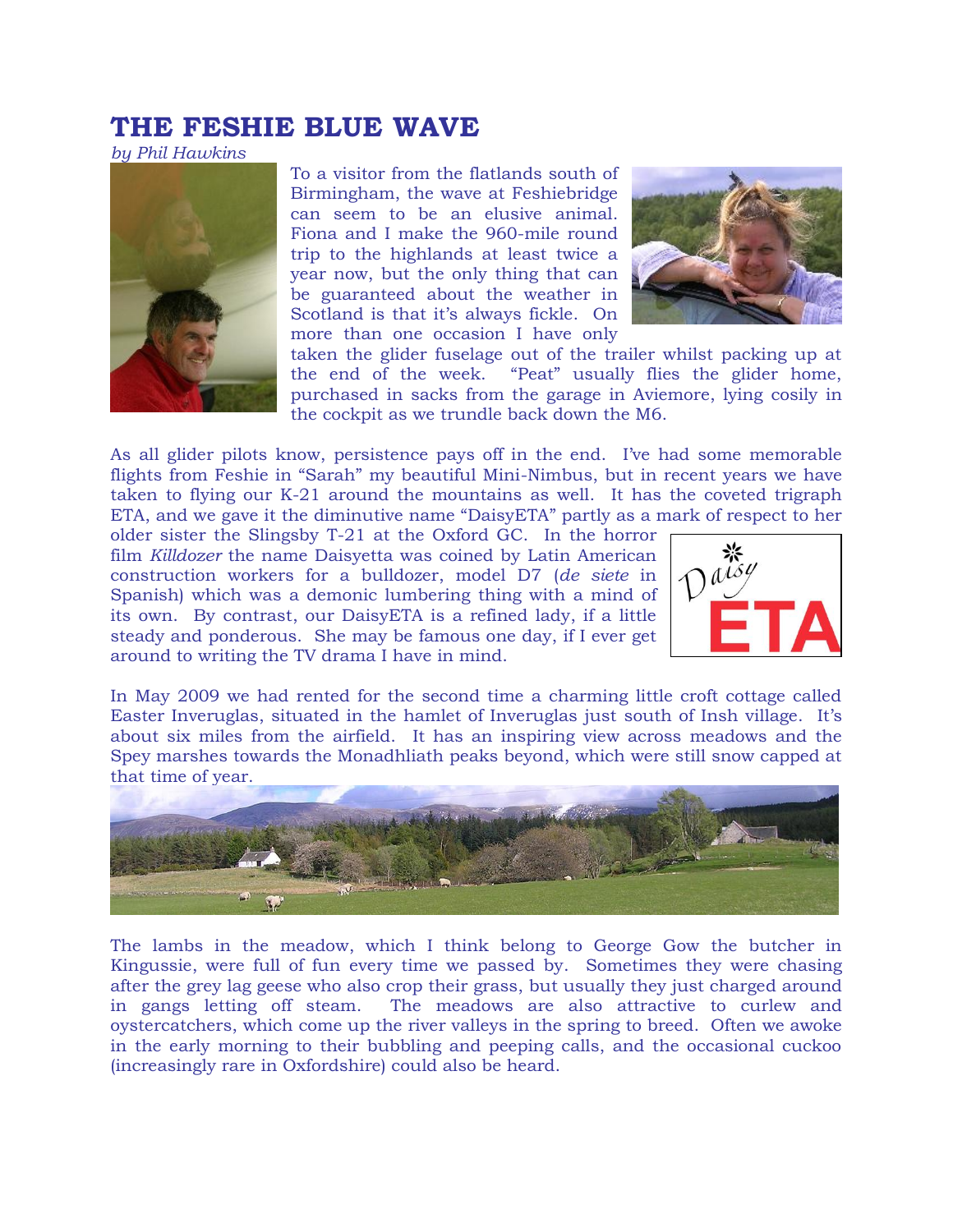There was a vast range of diverse weather in the Mayfest weeks this year, everything from rain, hail, snow and gales the first week, compared with cumulus, high cloudbases and wave in the second week. The day of the legendary blue wave began calm and clear. It was one of those mornings where the pure cobalt dome of the sky settles snugly over the mountains, and it seems like nothing will ever change it.

The forecast had been for increased wind from the southeast, and various people at the Club had been pessimistic about flying on this day at all. But the light south-easterly remained light, or at least manageable, all day. Takeoffs and landings from both ends of the runway were made seemingly at random, depending on what the variable surface wind was doing at the time.

It had been some years since I had last experienced the blue wave, perhaps in 2000, the same year when I also flew a 300km task over the highlands. I knew the conditions were potentially right for a repeat performance, but of course that didn't mean the wave would co-operate. DaisyETA had been positioned at the south end of the strip as recommended, and we were towed off towards Loch an Eilein over the treetops in rough rotor turbulence. The tug was circling in the rough air to gain

enough height to cross the Einich edge, the anticipated entry point to the wave. Concentrating hard, I hung on grimly until the tug pilot waved us off with the cheerful advice: "Don't drift any further back than this."





Within moments of pulling the bung at about 3,500ft we were perched at rest in silky smooth air over the middle of Glen Einich. A magical view, to see the loch surrounded by its rim of awesome cliffs, and we were hardly any higher than those upper ramparts. Despite the canopy reflections this photo was definitely one of Fiona's best.

Only a small beat worked at first, but as we climbed higher the lift area became more extensive. Eventually I was able to re-align a much longer beat pointing towards the Cairngorm railway car park. Lift strength was about 3 knots most of the time, although there were stronger bursts whenever we passed through the peak of the wave.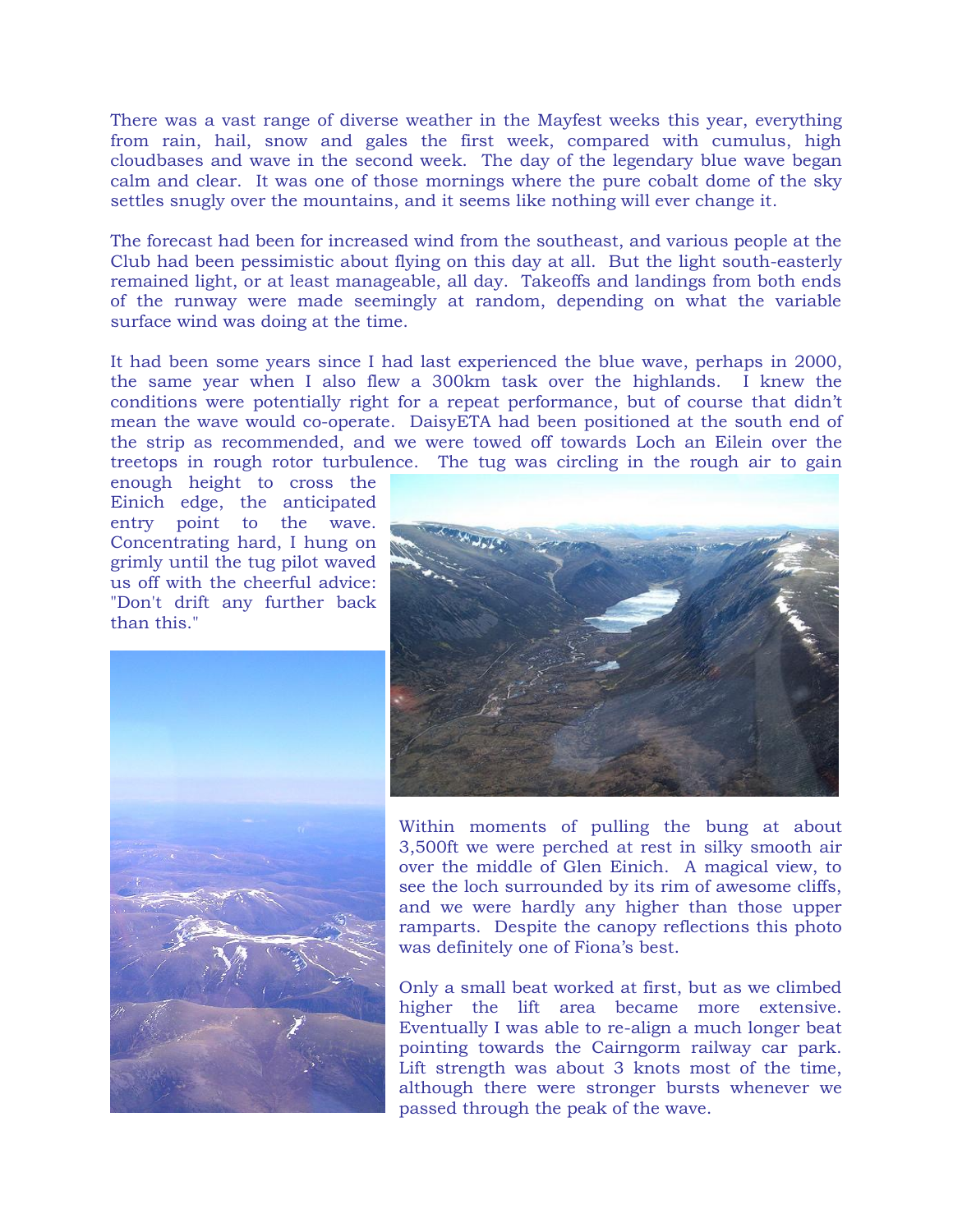We just sat there in the blazing sun with the altimeter going round and round, marvelling at the views of the Cairngorms opening up around us, still with bits of snow clinging to their northern slopes. From above 10,000ft Scotland looks relatively flat, just a bit wrinkly. The distant visibility was not as good as two days previously when

we flew in thermals (at one point sharing a thermal with two golden eagles) but we could still see as far as the Moray Firth and the area north of Inverness known as the Black Isle.

DaisyETA was suspended, motionless, as if by invisible wires. She felt secure, homely and safe. It was a wonderful feeling to be in the Feshie blue wave at last, ascending gently under the dimensionless vault of the sky. The flight had a pronounced unreal quality, as if we were sitting in a simulator



rather than really flying in the endless void above the mountains. We saw only one other glider during our climb, much higher than us in the clear blue. This was probably glider C6, flown by one of our friends from the Welland club.

Our logger trace clearly shows the takeoff run towards the north, circling over the forest to gain height, then heading south-east to the Einich edge. On this diagram, as tradition demands, green means up and red means down, the zigzag beats in the wave being piled on top of each other. Without oxygen I had decided to break off the climb at 14,000ft above sea level, which is 13,150ft above the airfield. The descent over the Spey valley was straightforward, interrupted at times by secondary waves and occasional rotor turbulence. Whilst exploring the mountains north of the Spey I soon noticed how strong the upper wind was. Nick Norman said later the wind at 10,000ft